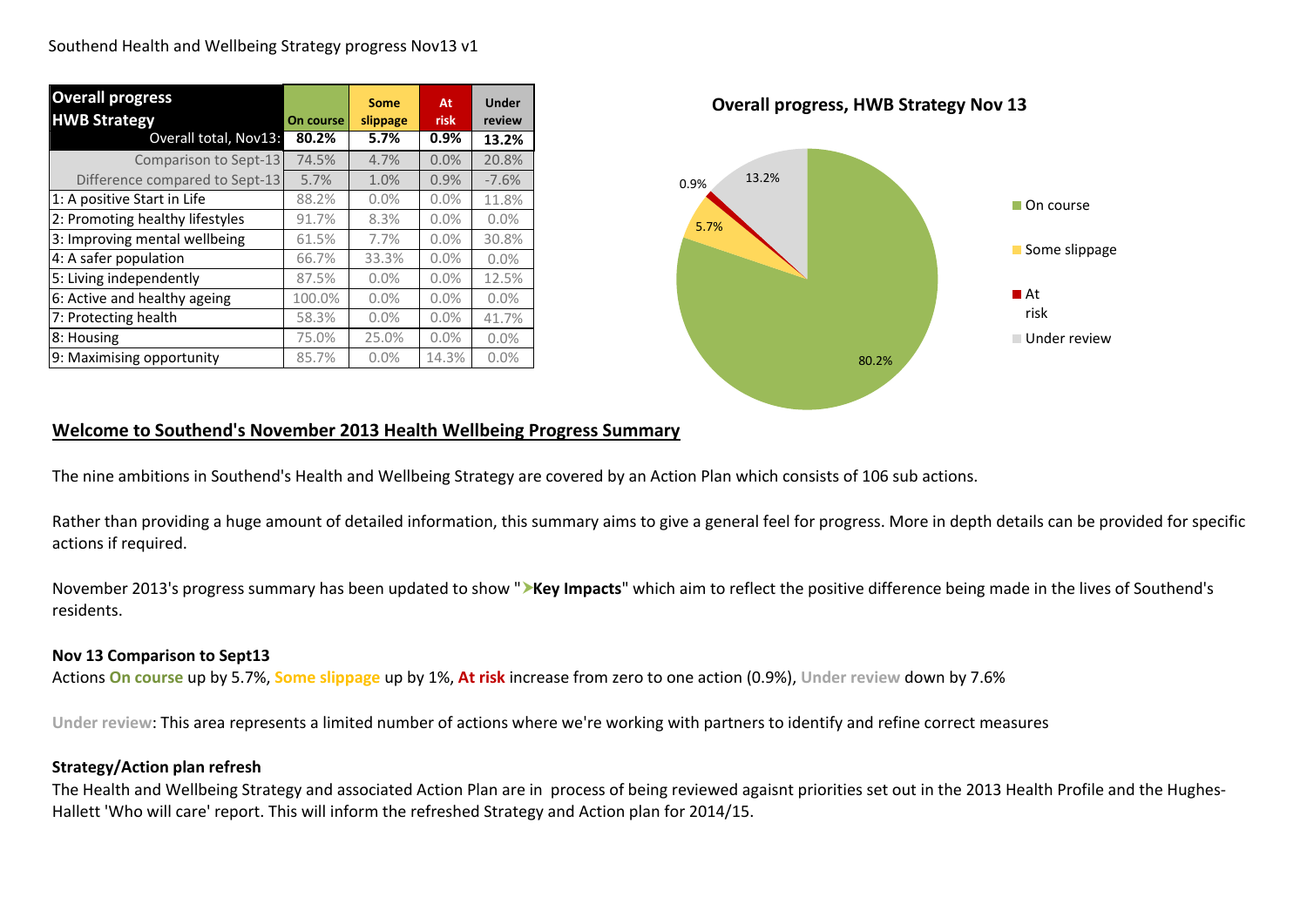| 1: A positive start in life                                                                 | On course | Some<br>slippage | At<br>risk | Under<br>review | 1: A positive start in life |
|---------------------------------------------------------------------------------------------|-----------|------------------|------------|-----------------|-----------------------------|
| Total:                                                                                      | 88.2%     | $0.0\%$          | $0.0\%$    | 11.8%           |                             |
| 1.1 Close the divide between more advantaged and less advantaged children and families in   |           |                  |            |                 | 11.8%                       |
| Southend                                                                                    | 4 actions |                  |            |                 |                             |
| 1.2 Support families at the earliest opportunity to prevent their needs escalating          | 6 actions |                  |            |                 |                             |
| 1.3 Keep children and young people safe                                                     | 6 actions |                  |            |                 | On course                   |
| 1.4 Support young people and families to live healthier lifestyles                          | 3 actions |                  |            | 4 actions       | ■ Under review              |
| 1.5 Continue to improve the life chances for looked after children and those on the edge of |           |                  |            |                 |                             |
| care                                                                                        | 5 actions |                  |            |                 |                             |
| 1.6 Support young people to prepare for employment                                          | 3 actions |                  |            |                 | 88.2%                       |
| 1.7 Service delivery is influenced by the views of all young people                         | 3 actions |                  |            |                 |                             |

| Key Impacts                                                                              |                                                                                                                                                                                                                                                                                                                                                                                                                                                                                                                                                                                                                             |
|------------------------------------------------------------------------------------------|-----------------------------------------------------------------------------------------------------------------------------------------------------------------------------------------------------------------------------------------------------------------------------------------------------------------------------------------------------------------------------------------------------------------------------------------------------------------------------------------------------------------------------------------------------------------------------------------------------------------------------|
| <b>Sub action</b>                                                                        | Impact                                                                                                                                                                                                                                                                                                                                                                                                                                                                                                                                                                                                                      |
| 1.1: Close the divide between more                                                       | 1.1A. Extending the number of 2 year olds benefiting from funded childcare and piloting the increase in hours available.<br>408 children are now able to benefit from a funded childcare place. This not only provides children with quality care and early education, but is key in enabling some parents to re-enter<br>the employment market or undertake adult learning opportunitiies                                                                                                                                                                                                                                  |
| advantaged and less advantaged children<br>land families in Southend                     | 1.1C. Continuing to ensure maximum uptake in free school meals through developing easy links for parents applying for school places to also check their eligibility for free school meals<br>There is a gap in southend between families eligible for free school meals and those taking them up. The work of the Council and schools to maximise uptake will have the key benefits for<br>children in relation to nutrition and learning that are well recognised. In the current finacial climate, taking up the free meals they are entitled to will also have a positive impact on<br>lfamilies financial circumstances |
| 1.2 Support families at the earliest<br>opportunity to prevent their needs<br>escalating | 1.2B. Establishing the single gateway for CAMHS within the localities (CAMHS= Child & Adolescent Mental Health Services)<br>Having a single gateway will enable GPs to identify children and families to our locatlity teams who will be able to ensure the child, young person and family are supported by the most<br>appropriate service to meet their need                                                                                                                                                                                                                                                              |
| 1.3 Keep children and young people safe                                                  | 1.3E. Embedding and publicising good practice around child employment for the children of Southend.<br>During the summer period central locality conducted 60 child employment visits, checking if employers are following the rules and regulations.                                                                                                                                                                                                                                                                                                                                                                       |
| 1.4 Support young people and families to<br>live healthier lifestyles                    | 1.4A. Developing a new alcohol strategy for children and young people<br>This work is at an early stage. Already there is a sense of greater cohesion between offficers thus far involved and a recognition of the cross-cutting nature of these issues (this has already<br>included involvement of officers not previously included in discussions around drugs and alcohol).                                                                                                                                                                                                                                             |
| 1.7 Service delivery is influenced by the<br>views of all young people                   | 1.7A. Establishing children and young people's involvement in staff appraisals across children's services<br>1.7B. Implementing the user experience and user feedback surveys as identified in the inspection and compiling analysis reports<br>Feedback from both these workstrands will inform the next planning cycle                                                                                                                                                                                                                                                                                                    |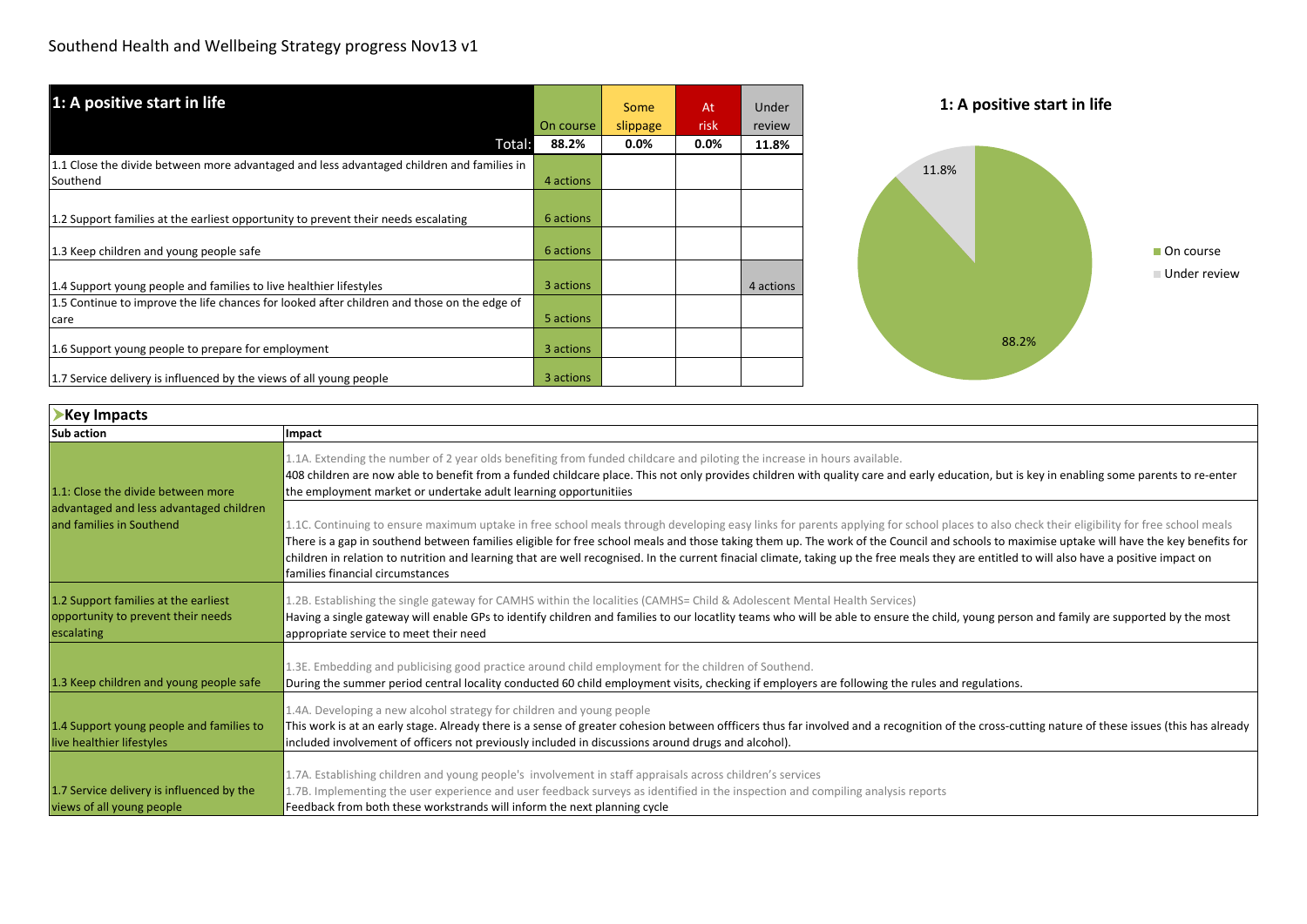|                                                                         |           | Some     | At   | Under   |
|-------------------------------------------------------------------------|-----------|----------|------|---------|
| 2. Promoting healthy lifestyles                                         | On course | slippage | risk | review  |
| Total:                                                                  | 91.7%     | 8.3%     | 0.0% | $0.0\%$ |
|                                                                         |           |          |      |         |
| 2.1 Smoking prevalence in Southend is reduced                           | 5 actions | 1 action |      |         |
|                                                                         |           |          |      |         |
| 2.2 The increase in prevalence of people overweight and obese is halted | 2 actions |          |      |         |
| [2.3 Reduced harm from drugs and alcohol in Southend and reduced uptake |           |          |      |         |
| of drugs and alcohol by young people                                    | 4 actions |          |      |         |





| Key Impacts                                                         |                                                                                                                                                                                                                                                                                                                                                                                                                                                                                                                                                                                                                                                                                                                                                         |
|---------------------------------------------------------------------|---------------------------------------------------------------------------------------------------------------------------------------------------------------------------------------------------------------------------------------------------------------------------------------------------------------------------------------------------------------------------------------------------------------------------------------------------------------------------------------------------------------------------------------------------------------------------------------------------------------------------------------------------------------------------------------------------------------------------------------------------------|
| <b>Sub action</b>                                                   | Impact                                                                                                                                                                                                                                                                                                                                                                                                                                                                                                                                                                                                                                                                                                                                                  |
|                                                                     | 2.1C. Stop Smoking services delivering support through specialist services to help smokers quit. Services are available in multiple settings including general practice surgeries and<br>pharmacies, through specialist clinics for pregnant women and specialist clinics at Southend Hospital                                                                                                                                                                                                                                                                                                                                                                                                                                                          |
| 2.1 Smoking prevalence in Southend is                               |                                                                                                                                                                                                                                                                                                                                                                                                                                                                                                                                                                                                                                                                                                                                                         |
| reduced                                                             | Target exceededt: current value 400 vs EOY target of 297. Stoptober 28-day stop smoking challenge saw 160,000 people successfully complete the challenge last year. The campaign is                                                                                                                                                                                                                                                                                                                                                                                                                                                                                                                                                                     |
|                                                                     | launched by Public Health England (PHE) as new research shows the extra years of life that can be gained by giving up smoking and staying smokefree. Someone who quits smoking for                                                                                                                                                                                                                                                                                                                                                                                                                                                                                                                                                                      |
|                                                                     | Stoptober, and doesn't smoke again, could gain an extra 7 days of life, every 28 days, for the rest of their life. Over 8 million people in England smoke and it remains the nation's biggest                                                                                                                                                                                                                                                                                                                                                                                                                                                                                                                                                           |
|                                                                     | killer, with half of long-term smokers dying prematurely from a smoking-related disease. Research shows that those who stop smoking for 28 days are 5 times more likely to stay                                                                                                                                                                                                                                                                                                                                                                                                                                                                                                                                                                         |
|                                                                     | smokefree and Stoptober's ambition is to help smokers achieve this goal.                                                                                                                                                                                                                                                                                                                                                                                                                                                                                                                                                                                                                                                                                |
|                                                                     | 2.2A . Increasing physical activity in children and adults to levels recommended by Chief Medical Officer                                                                                                                                                                                                                                                                                                                                                                                                                                                                                                                                                                                                                                               |
| 2.2 The increase in prevalence of people                            | An SBC strategic aim is to see an increase in participation in sport & leisure activities. Attendance at the 4 council owned sports centres and the golf rounds at Belfairs Public Golf Course                                                                                                                                                                                                                                                                                                                                                                                                                                                                                                                                                          |
| overweight and obese is halted                                      | increased by 6.4% in the first 6 months of 2013, compared to the same 2012 period. 2012: 1,176,519 vs 2013: 1,251,367 (+74,848). Likely stimulated by Olympic effect and our continuing                                                                                                                                                                                                                                                                                                                                                                                                                                                                                                                                                                 |
|                                                                     | legacy activities.                                                                                                                                                                                                                                                                                                                                                                                                                                                                                                                                                                                                                                                                                                                                      |
|                                                                     |                                                                                                                                                                                                                                                                                                                                                                                                                                                                                                                                                                                                                                                                                                                                                         |
|                                                                     | 2.3A. Commission an integrated service for drugs and alcohol users of all age                                                                                                                                                                                                                                                                                                                                                                                                                                                                                                                                                                                                                                                                           |
| 2.3 Reduced harm from drugs and alcohol in                          |                                                                                                                                                                                                                                                                                                                                                                                                                                                                                                                                                                                                                                                                                                                                                         |
|                                                                     |                                                                                                                                                                                                                                                                                                                                                                                                                                                                                                                                                                                                                                                                                                                                                         |
|                                                                     |                                                                                                                                                                                                                                                                                                                                                                                                                                                                                                                                                                                                                                                                                                                                                         |
|                                                                     |                                                                                                                                                                                                                                                                                                                                                                                                                                                                                                                                                                                                                                                                                                                                                         |
|                                                                     |                                                                                                                                                                                                                                                                                                                                                                                                                                                                                                                                                                                                                                                                                                                                                         |
| Southend and reduced uptake of drugs and<br>alcohol by young people | There have been a number of very positive cases of individuals who have been supported via an integrated care plan and who are now in full recovery from drugs / alcohol dependence.<br>These include one man who was street homeless, with significant physical health problems (frequent A&E attendances and ambulance call-outs, admissions, safeguarding alerts) before<br>being supported by commissioned services, accessing housing and residential treatment, and is now alcohol and drug free for 8 months and is physically well, volunteering and engaging in<br>sports. Another man with a long history of drug abuse and crime was recently supported by several local services and is now 'clean' and not committing crimes for 9 months, |

 $\overline{\phantom{0}}$ 

| <b>Slippages</b>                                                      |                              |                                                                                                                |  |  |  |  |  |
|-----------------------------------------------------------------------|------------------------------|----------------------------------------------------------------------------------------------------------------|--|--|--|--|--|
| <b>Sub action</b>                                                     | What are we measuring?       | Status notes/ What are we doing to address this?                                                               |  |  |  |  |  |
| 2.1F. Review the signage for the voluntary code asking smokers not to |                              |                                                                                                                |  |  |  |  |  |
| smoke in areas where children play e.g. in parks and on beaches, in   |                              | Parks: Most of our play areas have signage that includes the request asking people not to smoke. However, the  |  |  |  |  |  |
| order to protect children from second-hand smoke and reduce           |                              | signage is now quite old and is missing from some sites. We do not currently have any budget available for the |  |  |  |  |  |
| smoking related litter                                                | Appropriate signage in place | replacement of play area signs.                                                                                |  |  |  |  |  |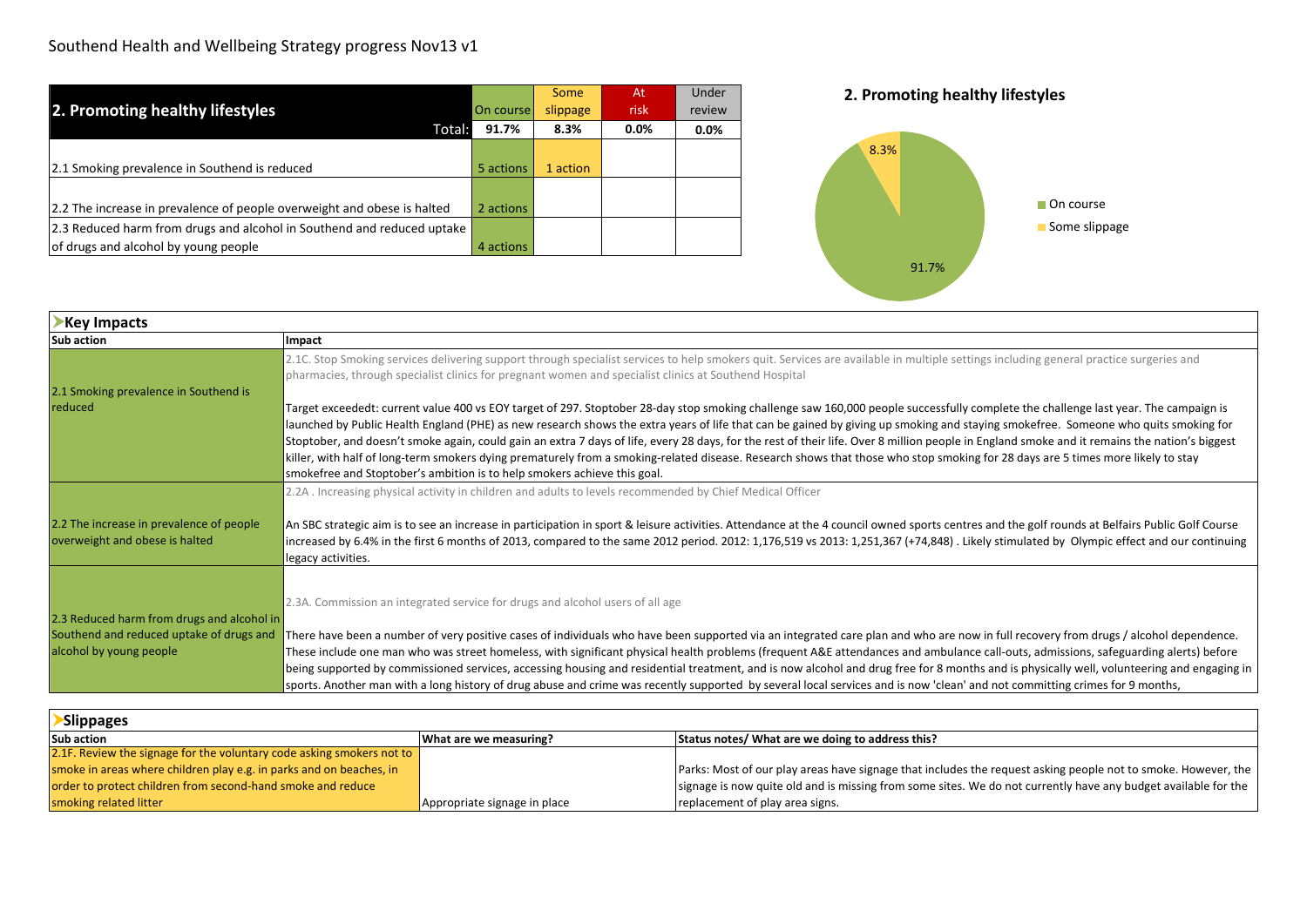| 3. Improving mental wellbeing On course  |           | Some<br>slippage | At<br>risk | Under<br>review |
|------------------------------------------|-----------|------------------|------------|-----------------|
| Total:                                   | 61.5%     | 7.7%             | $0.0\%$    | 30.8%           |
| 3.1 A more holistic, cross-agency        |           |                  |            |                 |
| approach to delivering mental health     |           |                  |            |                 |
| services is in place                     | 2 actions |                  |            |                 |
| 3.2 The quality of dementia services and |           |                  |            |                 |
| the care that those with dementia        |           |                  |            |                 |
| receive is improved                      | 4 actions |                  |            |                 |
|                                          |           |                  |            |                 |
| 3.3 There is an effective partnership    |           |                  |            |                 |
| approach to raising awareness and        |           |                  |            |                 |
| promoting mental wellbeing, positive     |           |                  |            |                 |
| emotional health and self-esteem         | 1 action  | 1 action         |            |                 |
| 3.4 Mental health services in the        |           |                  |            |                 |
| borough are effective, efficient and     |           |                  |            |                 |
| timely.                                  | 1 action  |                  |            | 4 actions       |

| Key Impacts                                                                                                                                      |                                                                                                                              |  |  |  |  |
|--------------------------------------------------------------------------------------------------------------------------------------------------|------------------------------------------------------------------------------------------------------------------------------|--|--|--|--|
| <b>Sub action</b>                                                                                                                                | Impact                                                                                                                       |  |  |  |  |
| 3.3 There is an effective partnership approach to raising awareness and promoting mental<br>wellbeing, positive emotional health and self-esteem | 3.3A. Deliver programmes to promote mental wellbeing, positive emotional health and self-esteem in children and young people |  |  |  |  |
|                                                                                                                                                  | Earls Hall Infant School Deputy Head: 'Children are more confident and are aware of who they can speak to.                   |  |  |  |  |
|                                                                                                                                                  | They feel comfortable about sharing worries or concerns.'                                                                    |  |  |  |  |

| <b>Slippages</b>                                                 |                        |                                                                                      |  |  |  |  |  |
|------------------------------------------------------------------|------------------------|--------------------------------------------------------------------------------------|--|--|--|--|--|
| <b>Sub action</b>                                                | What are we measuring? | Status notes/ What are we doing to address this?                                     |  |  |  |  |  |
|                                                                  |                        |                                                                                      |  |  |  |  |  |
| 3.3B Deliver school-based programmes,                            |                        |                                                                                      |  |  |  |  |  |
| including those for prevention of bullying                       |                        |                                                                                      |  |  |  |  |  |
| and improving emotional health for children Self Harm (PHOF2.10) |                        | Schools have been approached to sign up and deliver targeted sessions and programmes |  |  |  |  |  |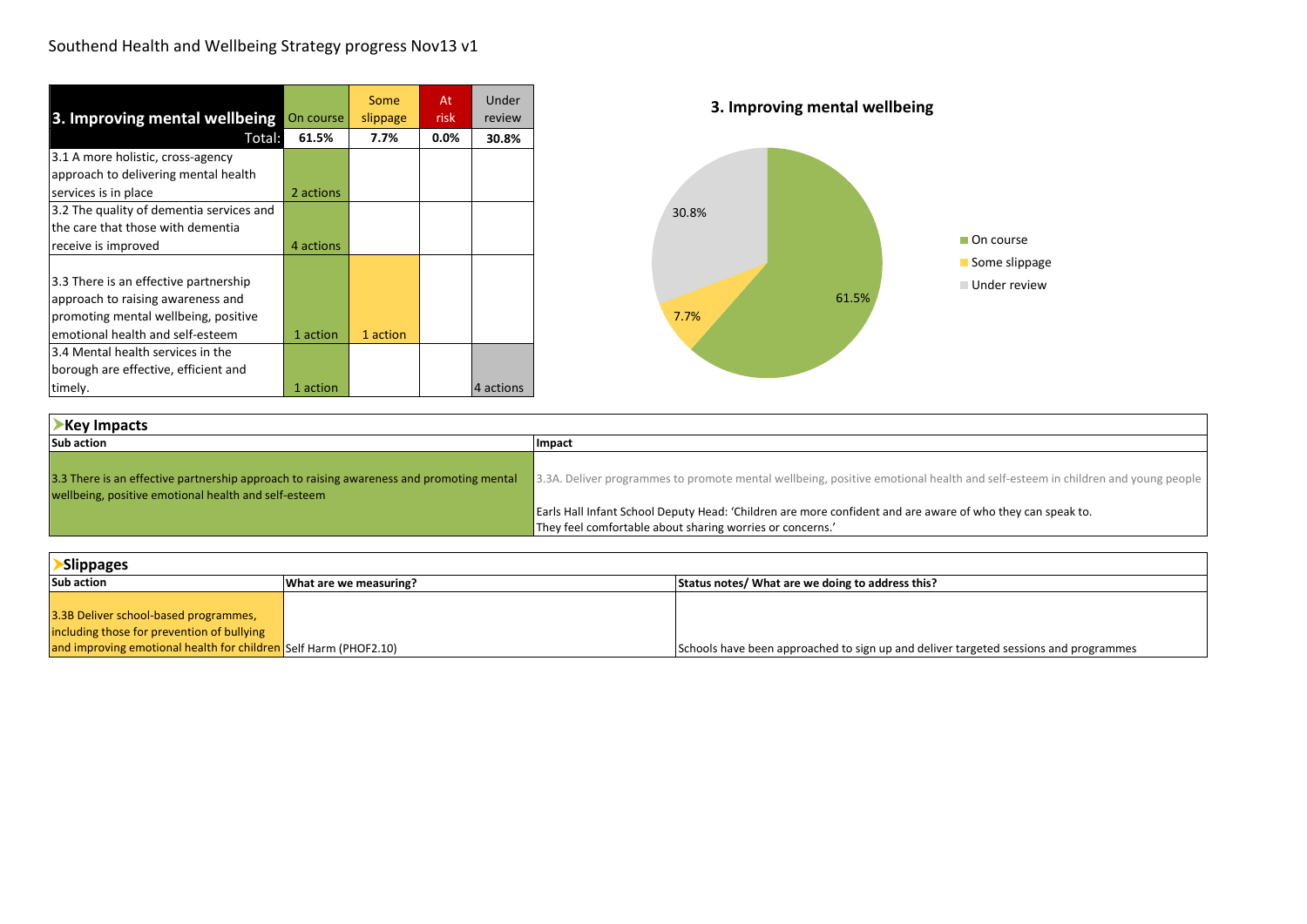| 4. A safer population                                                                                         |           | Some     | At      | Under   |
|---------------------------------------------------------------------------------------------------------------|-----------|----------|---------|---------|
|                                                                                                               | On course | slippage | risk    | review  |
| Total:                                                                                                        | 66.7%     | 33.3%    | $0.0\%$ | $0.0\%$ |
|                                                                                                               |           |          |         |         |
| 4.1 Rate of unintentional and deliberate                                                                      |           |          |         |         |
| injuries of children reduced                                                                                  |           | 1 action |         |         |
| 4.2 Reduction of repeat referrals for a                                                                       |           |          |         |         |
| single victim of domestic abuse                                                                               | 1 action  |          |         |         |
| 4.3 Number of children killed /seriously<br>injured through road traffic accidents in<br>Southend are reduced | 1 action  |          |         |         |
| 4.4 Vulnerable adults and young people<br>are safeguarded through elimination of                              |           |          |         |         |
| maltreatment, neglect and abuse                                                                               | 2 actions |          |         |         |
| 4.5 An increase in the number of                                                                              |           |          |         |         |
| incidents referred to Essex Police that                                                                       |           |          |         |         |
| accurately reflect the prevalence of hate                                                                     |           |          |         |         |
| crime                                                                                                         |           | 1 action |         |         |

| Key Impacts                                                             |                                                                                                                                                                                                                                                                                 |
|-------------------------------------------------------------------------|---------------------------------------------------------------------------------------------------------------------------------------------------------------------------------------------------------------------------------------------------------------------------------|
| <b>Sub action</b>                                                       | Impact                                                                                                                                                                                                                                                                          |
|                                                                         | 4.2A. Reduce the number of repeat referrals/incidences for victims reported under Safeguarding of vulnerable adults                                                                                                                                                             |
| 4.2 Reduction of repeat referrals for a single victim of domestic abuse | Southend Domestic Abuse Strategy is supporting vulnerable victims their children and families from Domestic Abuse. Currently<br>Implementing the Action Plan of the Goodwin Domestic Homicide Review, this putting in place interventions to reduce the risk of<br>serious harm |

| <b>Slippages</b>                             |                                                   |                                                                                                      |  |  |  |  |  |
|----------------------------------------------|---------------------------------------------------|------------------------------------------------------------------------------------------------------|--|--|--|--|--|
| <b>Sub action</b>                            | What are we measuring?                            | Status notes/ What are we doing to address this?                                                     |  |  |  |  |  |
|                                              |                                                   |                                                                                                      |  |  |  |  |  |
|                                              |                                                   | The Safeguarding Adults Board & Southend Learning Disability Partnership Board is working with key   |  |  |  |  |  |
| 4.5A. Work to ensure people with a learning  |                                                   | partners to carry out a service user and carer survey to assist us in identifying whether learning   |  |  |  |  |  |
| disability have improved awareness of what   |                                                   | disability hatecrime is being experienced and identify why people are not reporting incidents to the |  |  |  |  |  |
| constitutes learning disability hate crime   |                                                   | police. The Learning Disability and Hate Crime Safeguarding Group will be leading this work when     |  |  |  |  |  |
| and feel confident to report to Essex Police |                                                   | reformed under the refreshed launch of a Disability Hate Crime and Safeguarding Group, which will    |  |  |  |  |  |
| and Council via Safeguarding Adults.         | Learning Disability hate crime reports to police. | be chaired by Essex Police, accountable to both boards.                                              |  |  |  |  |  |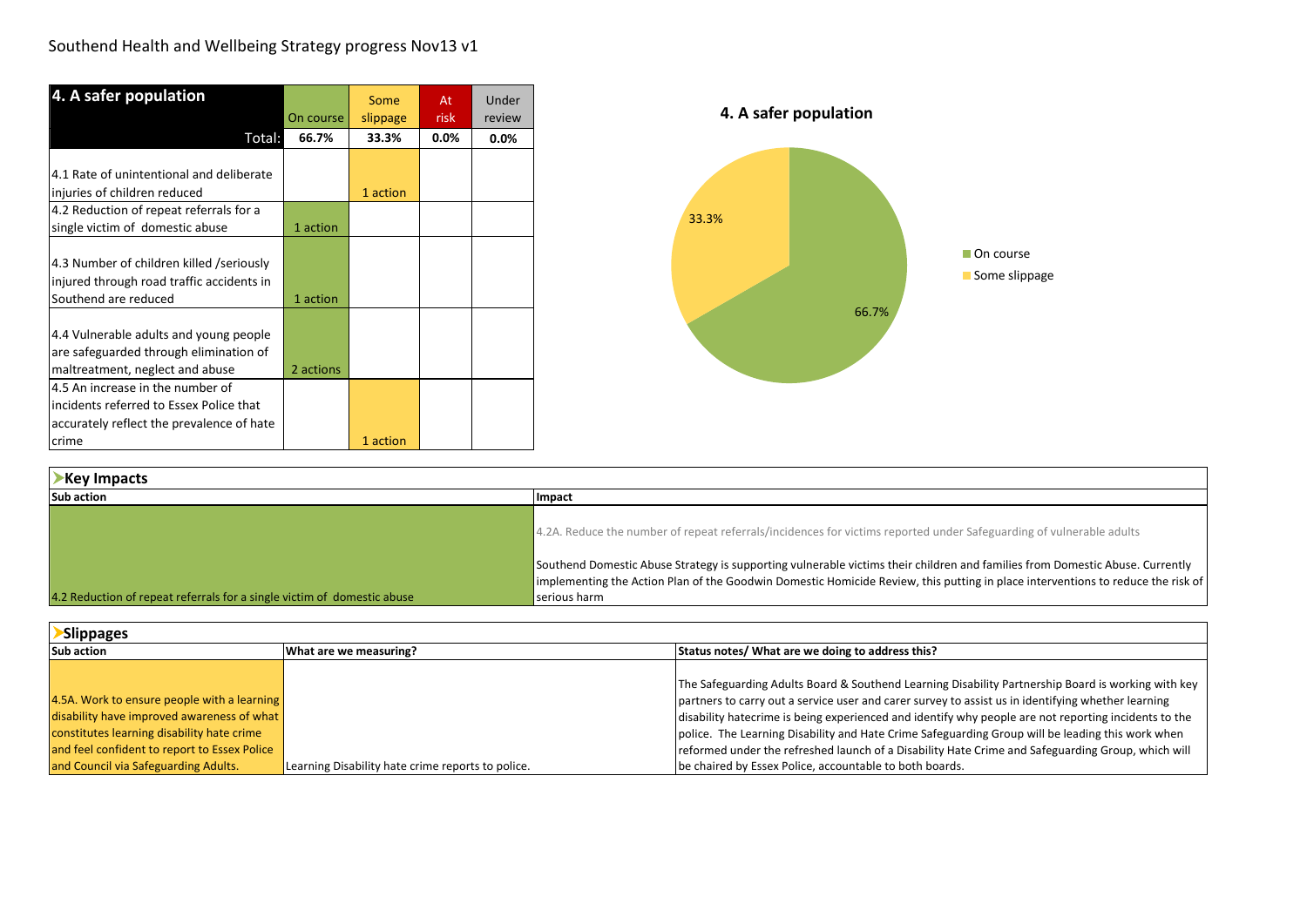| 5. Living independently                                                                                                                                                  | On course | Some<br>slippage | At<br><b>risk</b> | Under<br>review | 5: Living independently   |
|--------------------------------------------------------------------------------------------------------------------------------------------------------------------------|-----------|------------------|-------------------|-----------------|---------------------------|
| Total:                                                                                                                                                                   | 87.5%     | $0.0\%$          | 0.0%              | 12.5%           |                           |
| 5.1 People feel more informed and empowered to manage their own care plan and<br>their own budget and reablement where possible                                          | 4 actions |                  |                   |                 | 12.5%                     |
| 5.2 People are encouraged and feel supported to stay independent and live longer in<br>their preferred place                                                             | 2 actions |                  |                   | 1 action        | On course<br>Under review |
| 5.3 Maintain or increase the employment opportunities and support for those with a<br>physical or learning disability and those suffering with a mental health condition | 1 action  |                  |                   |                 | 87.5%                     |

| Key Impacts                                                                  |                                                                                                                                                                                                                                                                                                                                                                                                                                                                                                                                                                                                                                                                                                                                                                                                                                                                                                                                                                                                                                                                                                                                                                                                                                          |
|------------------------------------------------------------------------------|------------------------------------------------------------------------------------------------------------------------------------------------------------------------------------------------------------------------------------------------------------------------------------------------------------------------------------------------------------------------------------------------------------------------------------------------------------------------------------------------------------------------------------------------------------------------------------------------------------------------------------------------------------------------------------------------------------------------------------------------------------------------------------------------------------------------------------------------------------------------------------------------------------------------------------------------------------------------------------------------------------------------------------------------------------------------------------------------------------------------------------------------------------------------------------------------------------------------------------------|
| <b>Sub action</b>                                                            | Impact                                                                                                                                                                                                                                                                                                                                                                                                                                                                                                                                                                                                                                                                                                                                                                                                                                                                                                                                                                                                                                                                                                                                                                                                                                   |
| 5.1 People feel more informed and<br>empowered to manage their own care plan | 5.1 A. Improve signposting and pathways for people with mental illness and/or disability to enable them to settle in accommodation<br>Elaine has Cerebral Palsy and lives with her partner who is also disabled. They were both struggling in a tiny flat, Elaine was struggling in a very small bathroom to complete her personal<br>hygiene, and her partner could not help her as he had major surgery on his stomach. A social worker referred them to the housing department and occupational therapy team, as they felt<br>she would benefit from a specially adapted property. Shortly after, Elaine and her partner were moved into to a previously adapted ground floor flat with a wet room. She was "over the<br>moon" with excitement, at being able to keep herself clean without needing help.                                                                                                                                                                                                                                                                                                                                                                                                                             |
| and their own budget and reablement<br>where possible                        | 5.1 C. Better integrate cross agency working practices, and develop use of single points of contact and multi-disciplinary team collaboration.                                                                                                                                                                                                                                                                                                                                                                                                                                                                                                                                                                                                                                                                                                                                                                                                                                                                                                                                                                                                                                                                                           |
|                                                                              | Mr and Mrs R were reviewed during the year following a change in circumstance. Mrs R had a cerebral haemorrhage in 2007 which has affected her mobility and her ability to<br>communicate effectively as she now has worsened elective dysphasia. Mr R feels he can no longer cope with his caring role. It was clear that not only was more support and respite<br>needed, Mr R also met the criteria for continuing health care (CHC) funding. A four week respite was arranged to help them both and we have referred Mrs R for CHC funding. Mr R was<br>very pleased with the joint work from health and social care, and the outcome for them both. He would like us to continue working with him and Mrs R and to help arrange their future<br>accommodation and care arrangements.                                                                                                                                                                                                                                                                                                                                                                                                                                                |
|                                                                              | 5.2 A. Improve support for adults with learning disabilities who live in their own homes or with their family                                                                                                                                                                                                                                                                                                                                                                                                                                                                                                                                                                                                                                                                                                                                                                                                                                                                                                                                                                                                                                                                                                                            |
|                                                                              | In order to inform people of the reality of a planned move we have a scheme for people with a Learning Disability called My Home Champions. This scheme introduces people who are<br>considering a move to those who have already made the move. In this way they can find out firsthand the pros and cons of the new type of accommodation. This allows them to make an<br>informed decision and offers some reassurance as to how their new accommodation will enable them to live as independently as possible. Some feedback from those involved in the<br>scheme is; "You get to know more, and you get to know what it's like". "It gave me the confidence to be able to help people and has given me more confidence to carry on with knowing I<br>can be independent"                                                                                                                                                                                                                                                                                                                                                                                                                                                            |
| 5.2 People are encouraged and feel                                           | 5.2 B. Ensure winter warmth, home safety and telecare:                                                                                                                                                                                                                                                                                                                                                                                                                                                                                                                                                                                                                                                                                                                                                                                                                                                                                                                                                                                                                                                                                                                                                                                   |
| supported to stay independent and live                                       | "My Careline press button is a great help & gives me some confidence" - Community based service user                                                                                                                                                                                                                                                                                                                                                                                                                                                                                                                                                                                                                                                                                                                                                                                                                                                                                                                                                                                                                                                                                                                                     |
| longer in their preferred place                                              | 5.2 C. Strengthen community based provision to support independence                                                                                                                                                                                                                                                                                                                                                                                                                                                                                                                                                                                                                                                                                                                                                                                                                                                                                                                                                                                                                                                                                                                                                                      |
|                                                                              | Jean is 80 years old and lived alone in the community. She was very low in spirit and had been neglecting her care and living conditions. She had not been out of her house for many years,<br>was lonely, and never opened her letters or answered the phone. During an assessment a couple of issues emerged. It became apparent that Jean had been subjected to extensive<br>financial abuse by a trusted neighbour who had been helping Jean with her mail, shopping and deliveries. Jean did not realise she was being taken advantage of but her bank card had<br>been intercepted and used. Her Social Worker reported the abuse to the police and having established that Jean did not have capacity to manage her finances, referred the case to our<br>Court of Protection Team. Jean was invited to view a flat in an "Extra Care Housing Development", which she liked, and was supported to move there. Her care and support needs are now<br>well met, she feels safe, and she has a Personal Assistant to support her with her daily living tasks and accessing the community. She chooses to attend day centre once weekly and enjoys<br>shopping for clothes and going for coffee and cake with her Personal Assistant. |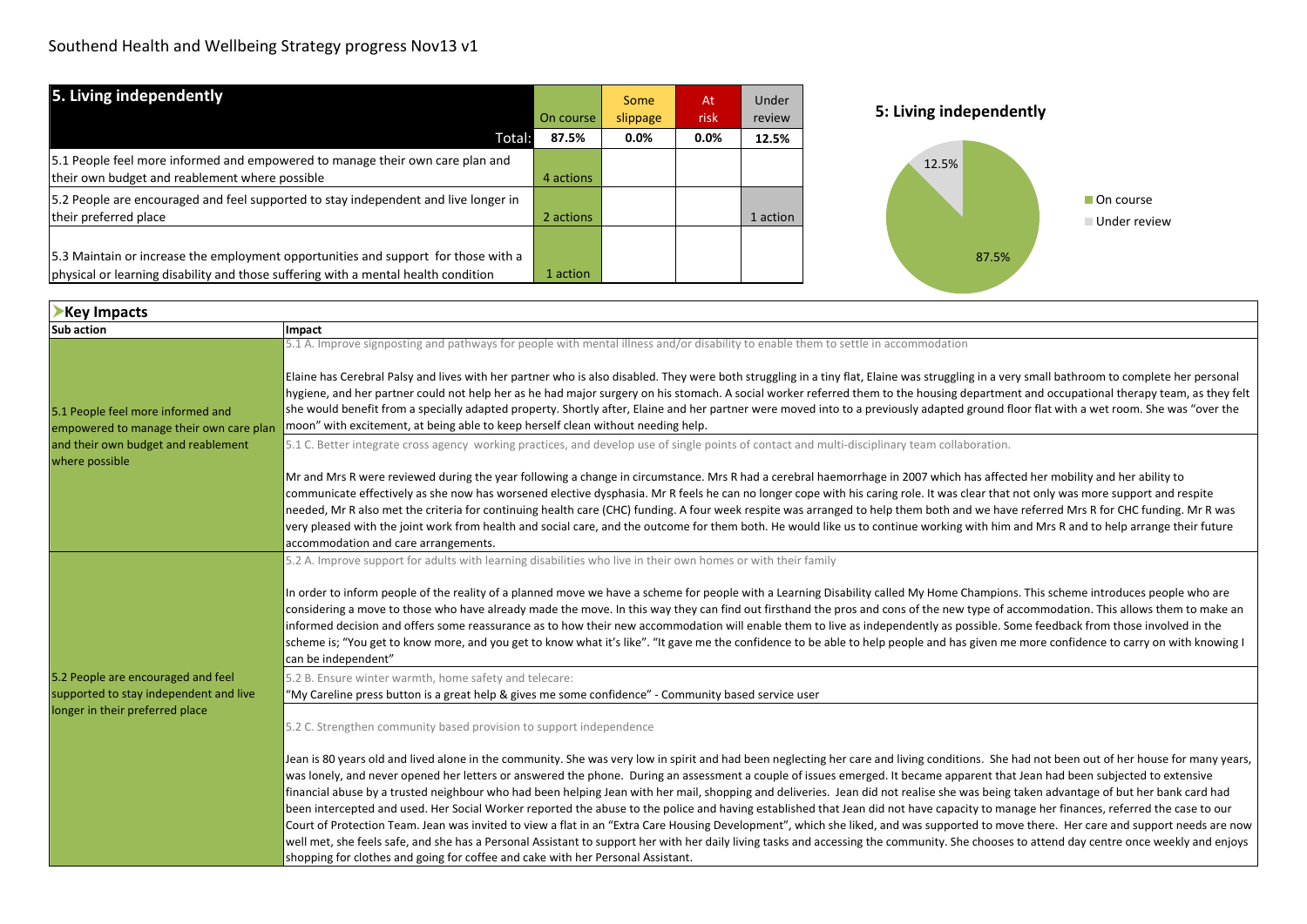#### **5. Living independently** Cont'd..

| Key Impacts                                                                                                                                                                    |                                                                                                                                                                                                                                                                                                                                                                                                                                                                                                                                                                                                                                                                                                                                                                                                                                                                                                                                                                                                                                                                                                                                                                                                                                                                                                                                                                                                                                                                                                                                                                                                                                                                                                                                                                                                                                                                                                                                                                                                                                                                                                                                                                                                                                                                                                                                                                                                                                                                                                                                                                                                                                                          |
|--------------------------------------------------------------------------------------------------------------------------------------------------------------------------------|----------------------------------------------------------------------------------------------------------------------------------------------------------------------------------------------------------------------------------------------------------------------------------------------------------------------------------------------------------------------------------------------------------------------------------------------------------------------------------------------------------------------------------------------------------------------------------------------------------------------------------------------------------------------------------------------------------------------------------------------------------------------------------------------------------------------------------------------------------------------------------------------------------------------------------------------------------------------------------------------------------------------------------------------------------------------------------------------------------------------------------------------------------------------------------------------------------------------------------------------------------------------------------------------------------------------------------------------------------------------------------------------------------------------------------------------------------------------------------------------------------------------------------------------------------------------------------------------------------------------------------------------------------------------------------------------------------------------------------------------------------------------------------------------------------------------------------------------------------------------------------------------------------------------------------------------------------------------------------------------------------------------------------------------------------------------------------------------------------------------------------------------------------------------------------------------------------------------------------------------------------------------------------------------------------------------------------------------------------------------------------------------------------------------------------------------------------------------------------------------------------------------------------------------------------------------------------------------------------------------------------------------------------|
| <b>Sub action</b>                                                                                                                                                              | Impact                                                                                                                                                                                                                                                                                                                                                                                                                                                                                                                                                                                                                                                                                                                                                                                                                                                                                                                                                                                                                                                                                                                                                                                                                                                                                                                                                                                                                                                                                                                                                                                                                                                                                                                                                                                                                                                                                                                                                                                                                                                                                                                                                                                                                                                                                                                                                                                                                                                                                                                                                                                                                                                   |
| 5.3 Maintain or increase the employment<br>opportunities and support for those with a<br>physical or learning disability and those<br>suffering with a mental health condition | 5.3 A. Maintain or increase the employment opportunities and support for those with a physical or learning disability and those suffering with a mental health condition.<br>Henry's story "From the age of 12 I had been in and out of psychiatric units. By the time I was 14 I had been sectioned under the Mental Health Act. I was then moved about to 7 different<br>psychiatric units across the country and felt that I got lost in the system for the next 13 years.<br>As a result of this, crucial stages of my personal development were missed. When I finally left psychiatric care, I had to learn how to function in the adult world. I had lost certain basic<br>abilities such as crossing the road as I had always had a nurse with me. Skills such as locking the front door were things I had never had to consider being in locked units. I had also never<br>used a mobile phone. I had no living skills such as doing housework, cooking, using Chip and Pin, using the internet or paying a bill. Even taking a prescription to the chemist was<br>something I had never done.<br>I came to Century House just before Xmas 2011 feeling overwhelmed by the challenges of making a life for myself. Staff helped me access benefits I was entitled to and set up all my bills<br>on direct debit. I was very nervous about going out without supervision, so staff and I discussed ways in which they could help me with this and we set up a system whereby I could call<br>the office if I became anxious or could not cope and could then come home in a taxi.<br>Initially, I was quite emotionally guarded because I was unused to having a close, consistent staff team. A lot of work was done to make me feel I could trust staff and I was involved with<br>decisions regarding my care. I had two link workers to ensure I always had someone there I could discuss things with.<br>Century House also helped me get a GP near to the project and helped me to understand repeat prescriptions. They liaised with my GP and CPN to ensure that I got the consistent support<br>needed from outside agencies.<br>A year and a half later I am studying psychology at college. The Bridge Builders staff attended my assessment interview to attend the course and even came along with me for the first day<br>of the course. Staff also helped me to have the confidence to build up a social network.<br>My plan is to move on in about six months time to independent living. I can manage bills, and want to continue to study and do some voluntary work. Ultimately I would like a paid job in<br>mental health." |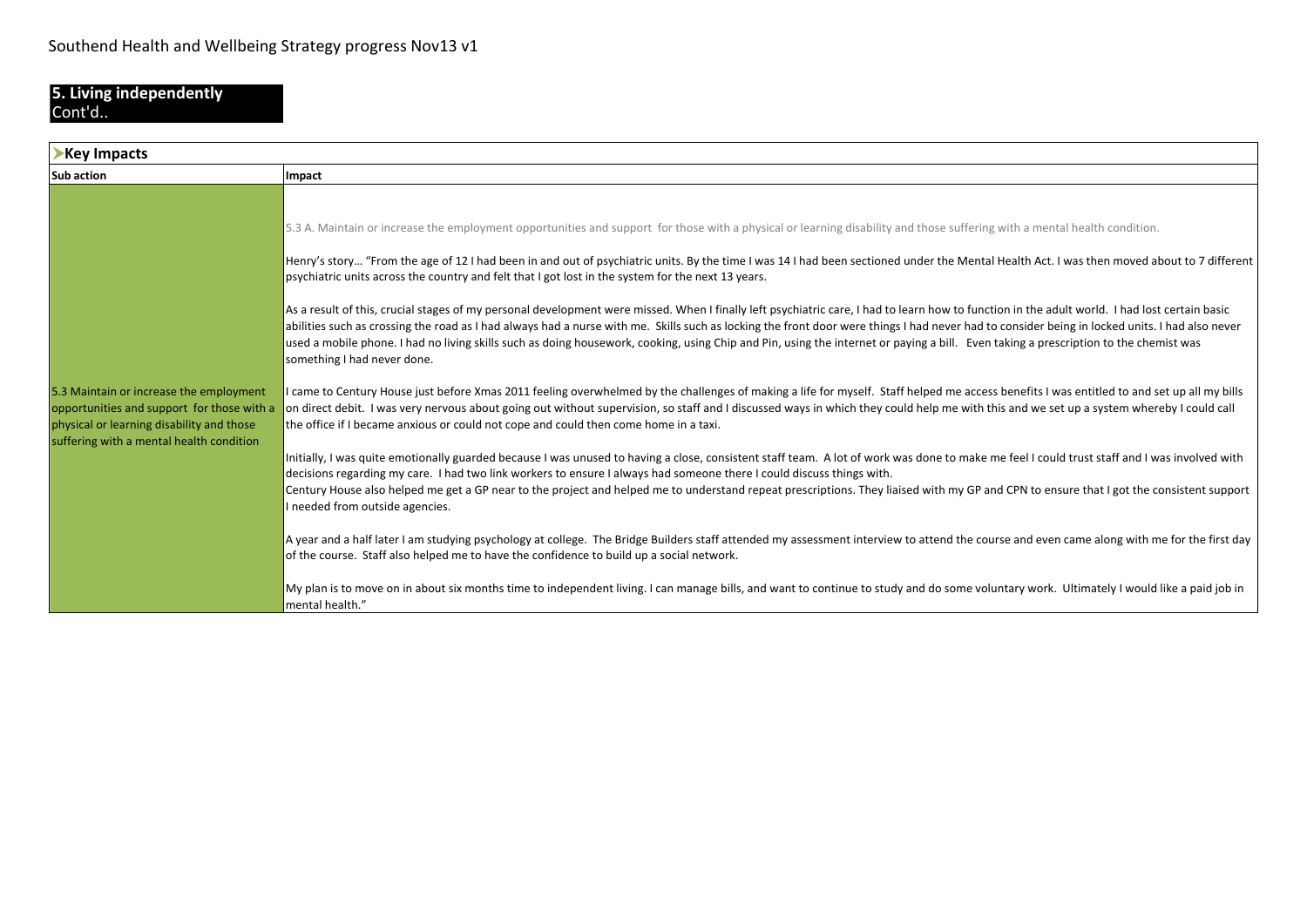| 6. Active and healthy ageing                                                                                                                                           | On course    | Some<br>slippage | At<br>risk | Under<br>review | 6. Active and |
|------------------------------------------------------------------------------------------------------------------------------------------------------------------------|--------------|------------------|------------|-----------------|---------------|
| Total:                                                                                                                                                                 | 100.0%       | $0.0\%$          | 0.0%       | 0.0%            |               |
| 6.1 Older people can more easily access<br>appropriate services in relation to their<br>needs, particularly those people that are<br>in the most disadvantaged groups. | 3<br>actions |                  |            |                 |               |
| 6.2 Social isolation in older people is<br>reduced                                                                                                                     | action       |                  |            |                 |               |
| 6.3 Carers in Southend receive fair and<br>timely information, support and choice.                                                                                     | 2<br>actions |                  |            |                 | 1             |



| Key Impacts                                                                                                                                                      |                                                                                                                                                                                                                                                                                                                                                                                                                                                                  |  |
|------------------------------------------------------------------------------------------------------------------------------------------------------------------|------------------------------------------------------------------------------------------------------------------------------------------------------------------------------------------------------------------------------------------------------------------------------------------------------------------------------------------------------------------------------------------------------------------------------------------------------------------|--|
| <b>Sub action</b>                                                                                                                                                | Impact                                                                                                                                                                                                                                                                                                                                                                                                                                                           |  |
|                                                                                                                                                                  | 6.1A. Prevent avoidable falls and injuries and improve recovery from these                                                                                                                                                                                                                                                                                                                                                                                       |  |
|                                                                                                                                                                  | The prevention and reduction of injurious falls saves lives and also money. A hip fracture can cost the local health and social<br>care economy up to £28k over 2 years. These costs relate to NHS treatment and long term social care follow up. There is good<br>evidence to support the cost effectiveness of falls prevention programmes and their ability to maintain people so they can stay<br>living independently in their own homes and the community. |  |
|                                                                                                                                                                  | 6.1B. Support people at home who have had minor falls to avoid unnecessary hospitalisation                                                                                                                                                                                                                                                                                                                                                                       |  |
| 6.1 Older people can more easily access appropriate services in relation to their needs,<br>particularly those people that are in the most disadvantaged groups. | Home based falls prevention interventions are cost effective particularly for people who are fearful of venturing out and need<br>confidence building. They are effective in terms of developing a bespoke tailored approach to meet each individual's<br>circumstances                                                                                                                                                                                          |  |
|                                                                                                                                                                  | 6.1C. Provide early diagnosis of dementia                                                                                                                                                                                                                                                                                                                                                                                                                        |  |
|                                                                                                                                                                  | By developing greater awareness of the risk factors related to dementia, people will be able to take steps to modify behaviour<br>(exercise, alcohol consumption, physical inactivity for example). People may also come forward for diagnosis earlier, leading to<br>improved support for them and their carers. Thus improving outcomes and reducing long-term costs associated with caring for<br>people with dementia who present late.                      |  |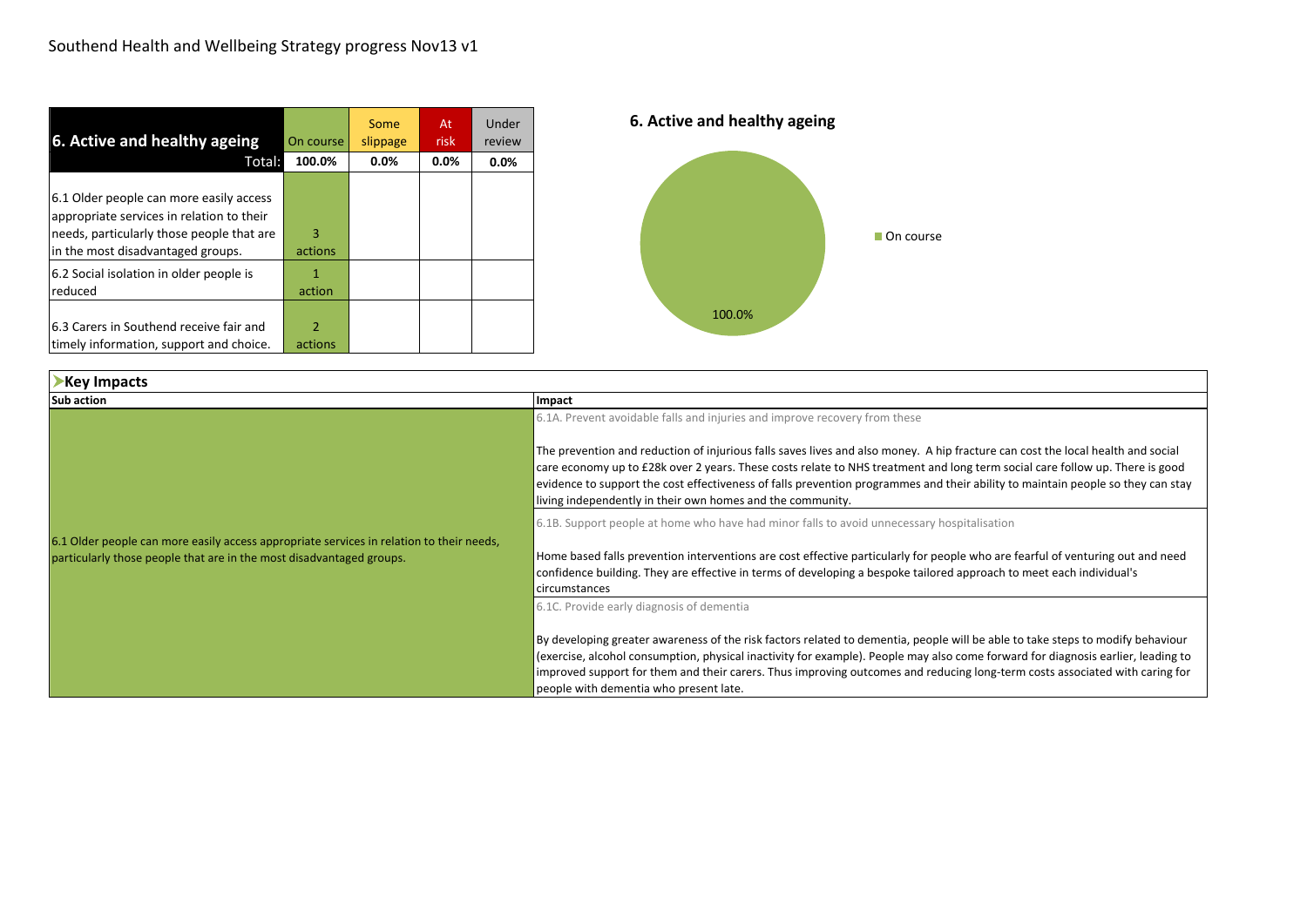| 7. Protecting health                                                                  |           | Some     | At      | Under     | 7: Protecting health |
|---------------------------------------------------------------------------------------|-----------|----------|---------|-----------|----------------------|
|                                                                                       | On course | slippage | risk    | review    |                      |
| Total:                                                                                | 58.3%     | $0.0\%$  | $0.0\%$ | 41.7%     |                      |
| 7.1 The burden of morbidity and mortality resulting from many infectious diseases and |           |          |         |           |                      |
| achieve herd immunity is reduced                                                      | 1 action  |          |         |           |                      |
| 7.2 The risk of infectious diseases spreading in the community is minimised, and      |           |          |         |           |                      |
| infection is identified earlier in order to treat and minimise the level of onward    |           |          |         |           | 41.7%                |
| transmission                                                                          | 2 actions |          |         | 1 action  | On course            |
|                                                                                       |           |          |         |           | ■ Under review       |
| 7.3 Disease is identified sooner in order to treat early and improve outcomes         | 1 action  |          |         | 3 actions | 58.3%                |
| 7.4 Risks of cardiovascular disease are identified earlier                            | 1 action  |          |         |           |                      |
|                                                                                       |           |          |         |           |                      |
| 7.5 The level of health harm caused by extremes of temperature is reduced             | 1 action  |          |         |           |                      |
| 7.6 Health is protected by ensuring hygienic food production, storage and preparation |           |          |         |           |                      |
| and sale of food in hygienic conditions                                               | 1 action  |          |         |           |                      |

| Key Impacts                                                |                                                                                                                                  |
|------------------------------------------------------------|----------------------------------------------------------------------------------------------------------------------------------|
| <b>Sub action</b>                                          | <b>Impact</b>                                                                                                                    |
|                                                            | 7.4A. By identifying cardiovascular risk at an early stage interventions can begin and the level of cardiovascular events be     |
|                                                            | reduced                                                                                                                          |
| 7.4 Risks of cardiovascular disease are identified earlier |                                                                                                                                  |
|                                                            | Individuals identified at high risk of CVD can make lifestyle changes and/or receive treatment to reduce their risk of diabetes, |
|                                                            | stroke, heart disease or kidney disease                                                                                          |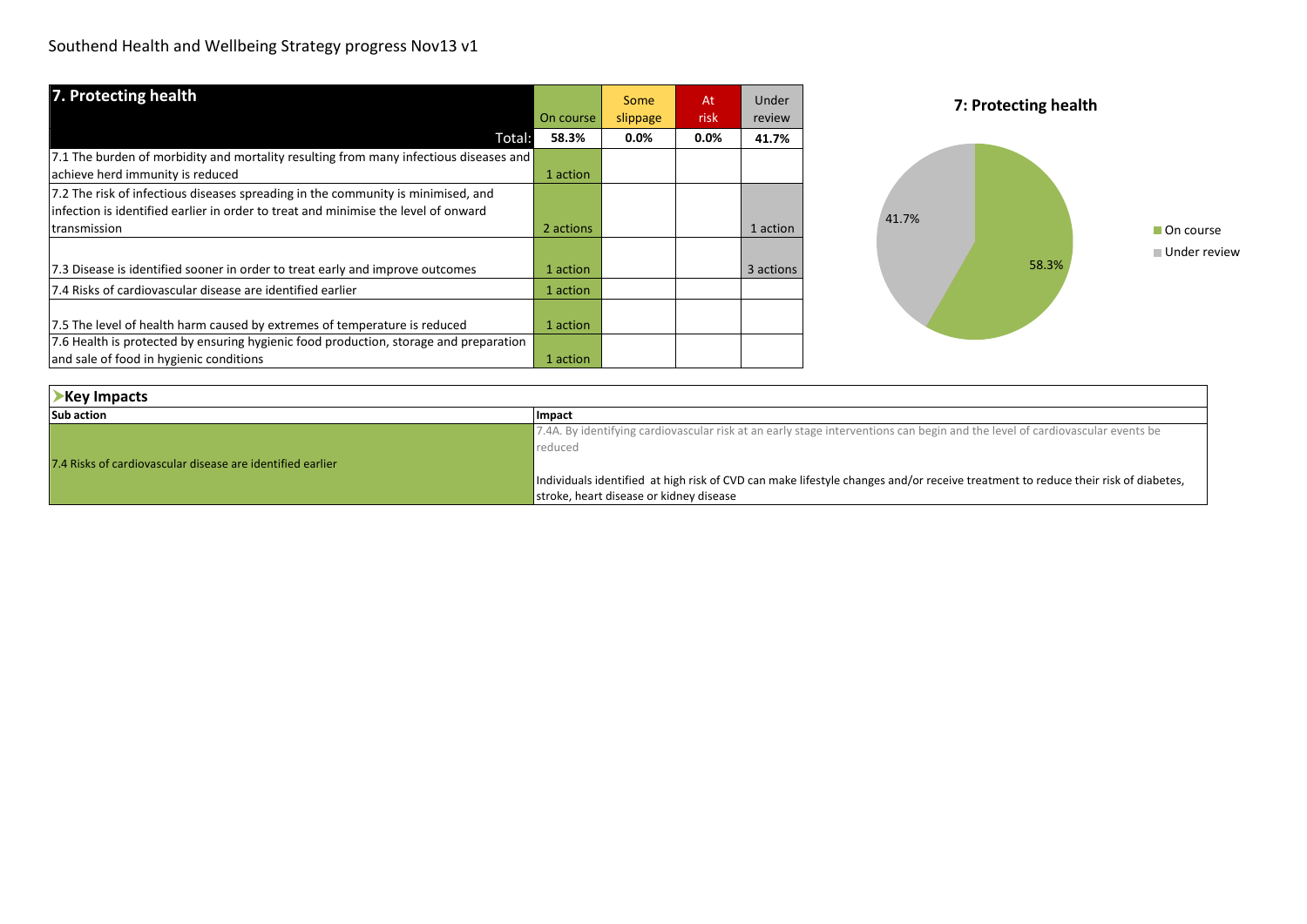| 8: Housing                                                                                 | On course | Some<br>slippage | At<br>risk | Under<br>review | 8: Housing        |
|--------------------------------------------------------------------------------------------|-----------|------------------|------------|-----------------|-------------------|
| Total:                                                                                     | 75.0%     | 25.0%            | $0.0\%$    | $0.0\%$         |                   |
| 8.1 The energy efficiency of homes in the town is improved                                 | 2 actions |                  |            |                 |                   |
| 8.2 Private rented properties are inspected and quality improvements are made              |           | 1 action         |            |                 | 25.0%             |
|                                                                                            |           |                  |            |                 | On course         |
| 8.3 Houses in Multiple Occupation are identified, brought up to standard & licensed        | 1 action  |                  |            |                 |                   |
| 8.4 The Homelessness Prevention Strategy Action Plan is implemented                        |           | 1 action         |            |                 | <b>Some</b>       |
| 8.5 Rough sleeping continues to be tackled                                                 | 1 action  |                  |            |                 | slippage<br>75.0% |
| 8.6 The number of adapted properties which are recycled for use by those with the greatest |           |                  |            |                 |                   |
| need is increased                                                                          | 1 action  |                  |            |                 |                   |
| 8.7 There is investment in providing adaptations to public and private properties.         | 1 action  |                  |            |                 |                   |

| Key Impacts                                                                                                 |                                                                                                                                                                                                                                                                                                                                  |
|-------------------------------------------------------------------------------------------------------------|----------------------------------------------------------------------------------------------------------------------------------------------------------------------------------------------------------------------------------------------------------------------------------------------------------------------------------|
| <b>Sub action</b>                                                                                           | Impact                                                                                                                                                                                                                                                                                                                           |
| 8.1 Retrofitting social housing to be more energy efficient                                                 | Over 40 households are projected to have warmer, healthier homes and lower fuel bills as a result of the project.                                                                                                                                                                                                                |
| hazards, fire risk etc.) means that residents' properties are safer & healthier.                            | 8.2 Removing category 1 & 2 (as defined by Housing Act 2004 e.g. Excessive cold, trips & falls 66 Hazards removed at end of second quarter. Removing category 1 and 2 (as defined by Housing Act 2004 e.g. Excessive cold,<br>trips and falls hazards, fire risk etc.) means that residents' properties are safer and healthier. |
| 8.3 Ensure that all inspected HMOs reach acceptable standards following inspection and<br>subsequent works. | <b>Ensuring that licensable HMOs are licensed provides assurance that the property conforms to regulations and is being managed</b><br>in an acceptable manner in accordance with the Housing Act 2004                                                                                                                           |
| 8.4 Continue to improve the effectiveness of homelessness prevention support in the town                    | Finding alternative long term accommodation for homeless applicants before they have to enter temporary accommodation<br>prevents assocaited negative social, health and education impacts associated with TA.                                                                                                                   |
|                                                                                                             | The adaptations funded by the council help residents to remain independent, healthy and safe by allowing them to stay in their<br>own home for longer. As at end of Sept13, 52 social housing adaptations completed and 40 Disabled Facilities Grants in the                                                                     |
| 8.7 Facilitate independent living and prevent demand for acute clinical care                                | private rented sector.                                                                                                                                                                                                                                                                                                           |

| <b>Slippages</b>                          |                                                                                                               |                                                                                                        |
|-------------------------------------------|---------------------------------------------------------------------------------------------------------------|--------------------------------------------------------------------------------------------------------|
| <b>Sub action</b>                         | What are we measuring?                                                                                        | Status notes/ What are we doing to address this?                                                       |
|                                           |                                                                                                               | 66 Hazards removed at end of 2nd QTR. The target of 200 is based on the number of hazards              |
| 8.2A. To identify and remedy the housing  | Safely remove 200 Category 1 Hazards* from Private Rented Sector                                              | removed in the last financial year (194) plus a small increase. Identifying & remedying hazards within |
| conditions which have a serious negative  | properties in 2013/14 (*As defined by the Housing Health and Safety                                           | properties is dependent on the number of service requests from local resident, the conditions of the   |
| impact on residents health and safety     | <b>Rating System</b> )                                                                                        | properties in question and the work of Council officers in encouraging, and as last resort, enforcing  |
|                                           | 8.4A. Continue to improve the effectiveness Number of families in temporary accommodation to remain below 15. | 523, made up of 41 via the rent deposit scheme, 183 cases prevented by casework and 299 cases          |
| of homelessness prevention support in the | Number of people assisted to remain in, or to secure, accommodation in                                        | housed using CBL. With homelessness increasing at a national level, and the impact of measures such    |
| town                                      | 2013/14 - 700                                                                                                 | as the Welfare Reform Act, this target has become unrealistic. As such we will be seeking to have it   |

٦